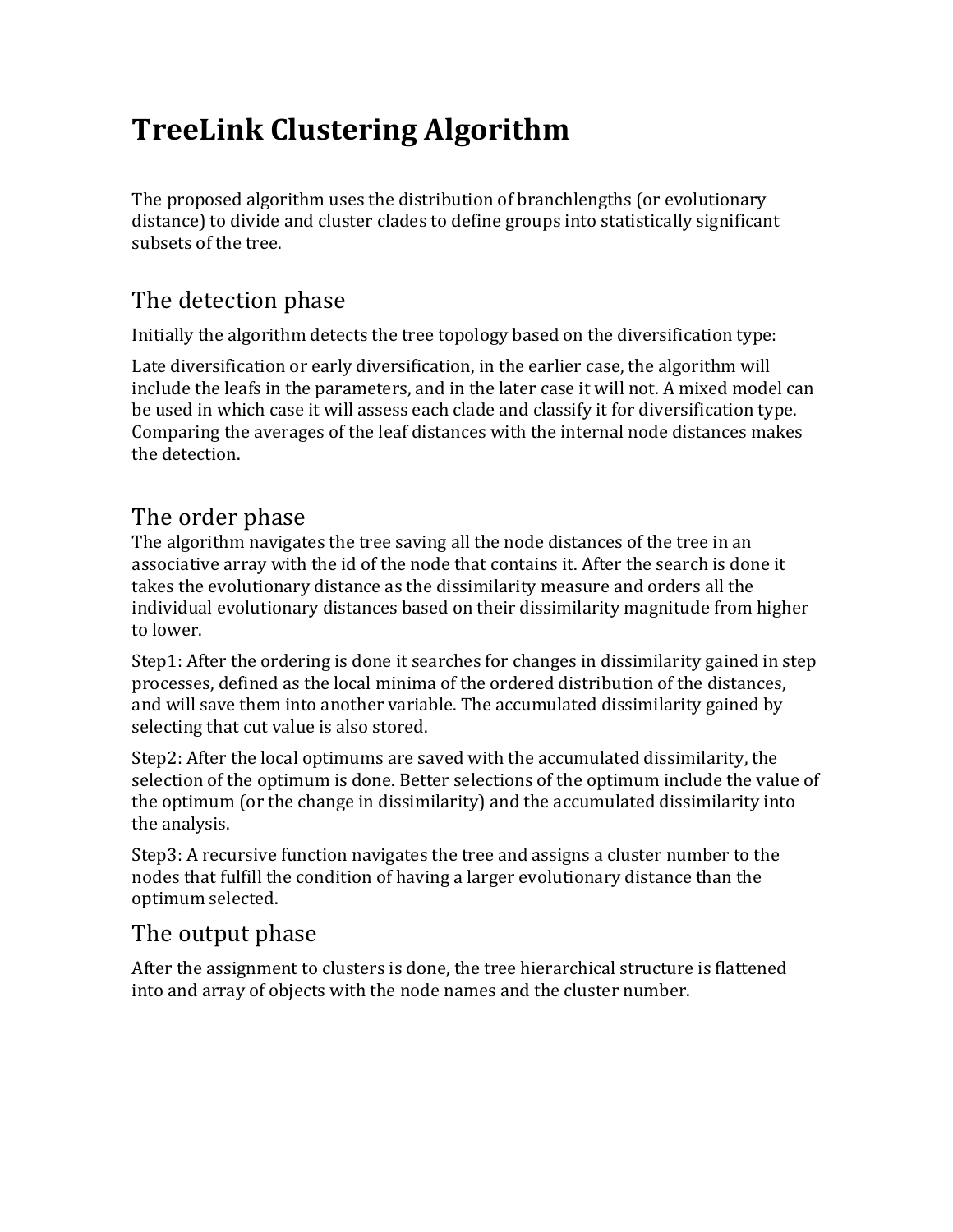### Mathematical Definitions

Definition. A graph G is pair G = (V, E) where  $V = V(G)$  is a set of vertices or nodes, and  $E = E(G)$  is a set of edges. Each edge  $e \in E$  is a two-element set  $e = \{v1, v2\}$  of vertices  $v1$ ,  $v2 \in V$ .

Definition. A tree  $T = (V, E)$  is a connected graph with no cycles.

Definition. A metric tree  $(T, w)$  is a rooted or unrooted tree T together with a function  $w: E(T) \rightarrow R \ge 0$  assigning non-negative numbers to edges. We call w(e) the length or weight of the edge e.

Definition. Edge Space  $E(G)$ . Is the vector space freely generated by the edge set E. The dimension of the edge space is the number of edges or  $card(E)$ .

Definition A Cut  $C = (S,T)$  is a partition of V of graph  $G = (V,E)$  into two subsets, S and T.

## Dissimilarity measure:

Let  $W = \{ w(e_1), w(e_2), ..., w(e_n) \}$  be the collection of measurements that quantitatively separate two pairs of edges.

Then we note the total dissimilarity contained in the edges of the metric tree as the sum:

$$
Tdis = \sum_{j=1}^{n} w(e_j)
$$

Where  $n = \text{card}(T)$ 

And the ordered set B of lengths of edges is defined as the sequence:

B={b<sub>1</sub>,b<sub>2,…</sub>,b<sub>n</sub>}={w(e)  $\in$  T: w(e)<sub>n</sub>  $\leq$  w(e)<sub>n-1</sub> : n=1,2,....,card(T)}

And the dissimilarity explained by the number of edges as the partial sum of the sequence B:

 $\sum_{j=1}^{m}$  b<sub>j</sub>/ Tdis

Where  $m \leq card(T)$ .

### **Optimums**

In order to explain most of the dissimilarity contained in the graph in a limited number of subsets, changes in dissimilarity explained by the current value in the ordered set of B are calculated.

where

 $x \in X$  :  $x = \text{argmin } f(b)$ *b*∈*B<sup>o</sup>*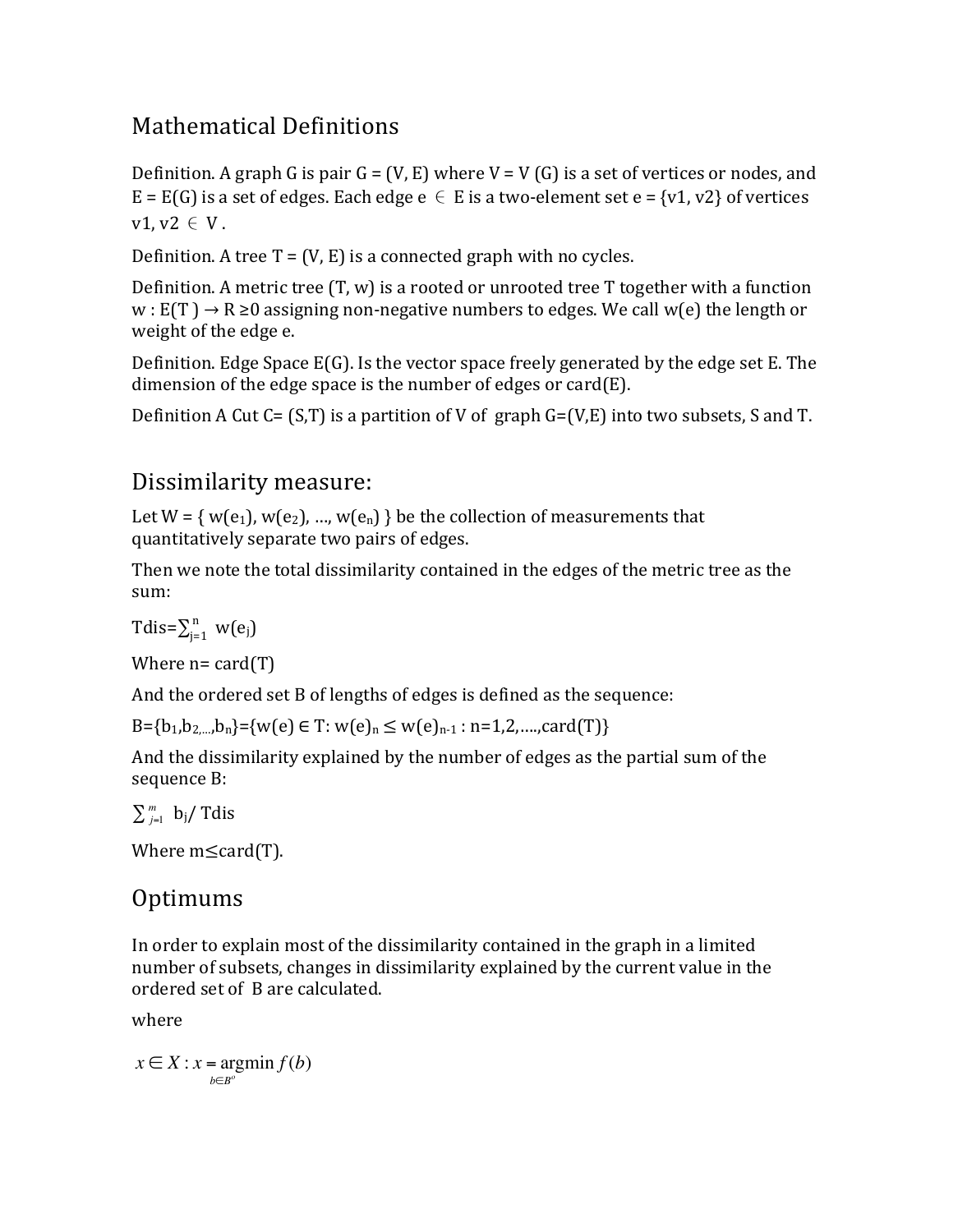Where  $X$  is the set of optimum values that cut the tree for a portion of dissimilarity explained with a given number of subsets of T.

Cuts C

 $C = \{S_1, ..., S_n : w(e_{n-1}) \ge x = \text{argmin } f(b) \}$ 

Where C is the set of clusters or subsets S for n edges in the Metric Tree T.

#### Pseudocode

#### Tree to array

```
Function flatten(tree)
Array[tree.node.id]=tree.node.branchlength
              for (i=0; i <tree.children.length;i++)flatten(tree.children[i])
              end for
```
end function

#### Sort Lengths

for( $i=0$ ;  $i$ <Array.lenght;  $i++$ ) Put the next smallest element in location A[i];

### Optimum

```
function min(A)for(i=0; i < A.length; i++)if(A[i]<A[i-1] and A[i] \cong A[i+1])
       return	A[i]
       end	if
end	for
end function
```
### **Make Cuts**

```
Function cut(tree,optimum,array)
cluster = 0;
   Function navigatetree(subtree, optimum,cluster)
      if ( node.length >= optimum )cluster+=1
```